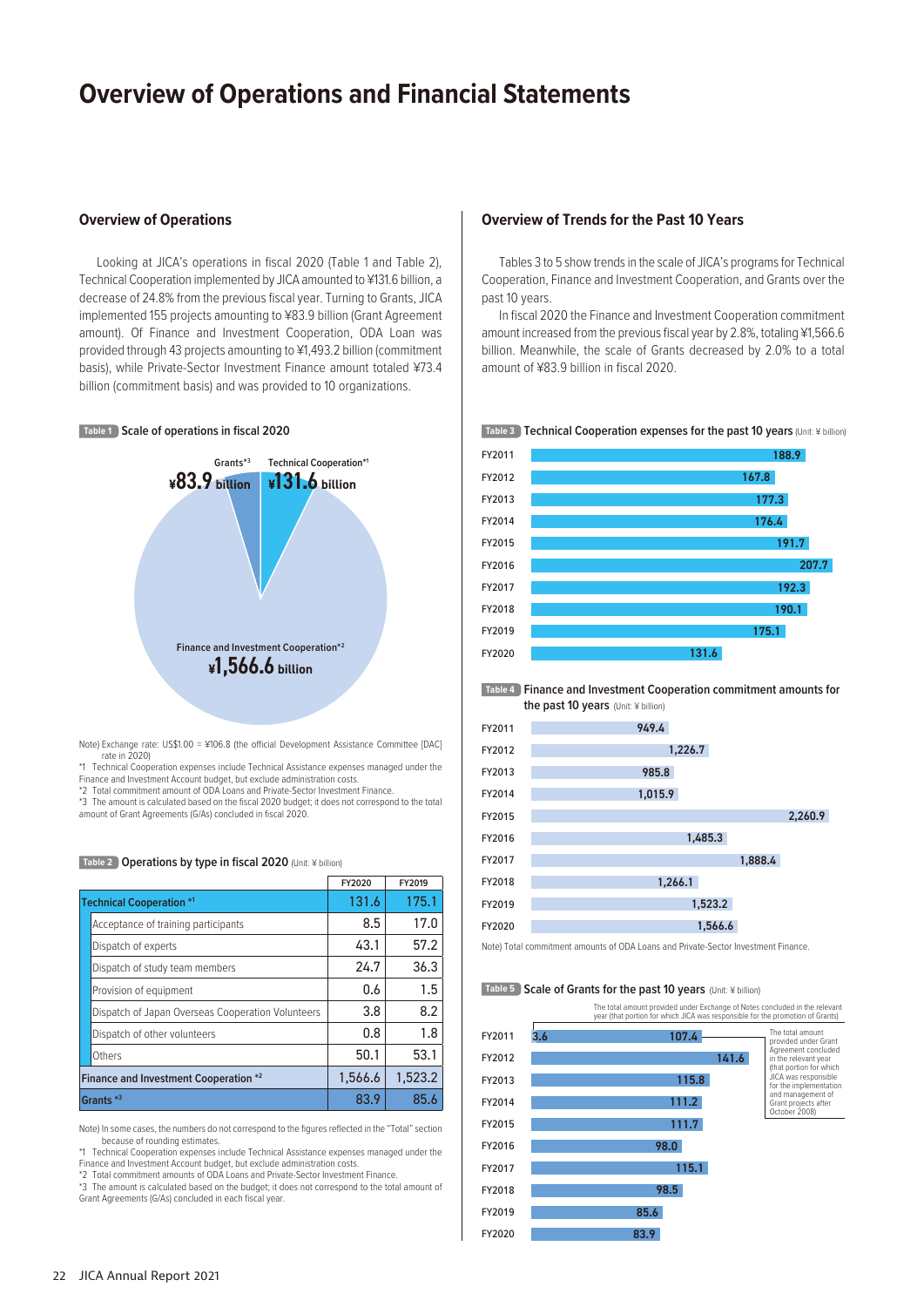**Europe** 0.1% (0.0)

## **Assistance by Region**

Looking at disbursements of Technical Cooperation by geographic region, Asia accounted for 32.1%, Africa 17.3%, and North and Latin America 5.6%, in descending order.

Looking at newly committed amounts for Finance and Investment Cooperation by region in fiscal 2020, Asia accounted for 83.0%, Middle East 4.4%, and Africa 2.9%. Continuing from fiscal 2019, Asia's share has been considerably high.

As for Grants, Asia accounted for 46.4%, Africa 44.9%, and the Pacific 3.4%. As in fiscal 2019, Asia and Africa accounted for a large proportion of Grants.

"Others" include disbursements for and commitment amounts with international organizations and worldwide projects across countries and regions.

### **Assistance by Sector**

Disbursements of Technical Cooperation by sector were, in descending order, 19.7% for public works and utilities, 10.3% for human resources, and 9.7% for agriculture, forestry and fisheries.

For Finance and Investment Cooperation, the largest portion is 45.6% for projects in the transportation sector. This was followed by program loans at 39.3% and 8.4% for social services.

For Grants, the largest share was made to public works and utilities at 48.0%, followed by health and medical care at 21.1%, and 15.7% for human resources.

### **Trends in Number of Personnel by Type of Technical Cooperation**

The number of newly dispatched personnel by type of JICA program in fiscal 2020 was as follows. The number of technical training participants was 5,290, while JICA dispatched 553 experts, 238 study team members, 10 Japan Overseas Cooperation Volunteers and 10 Other volunteers. As a result, JICA has accepted a total of 654,304 technical training participants and dispatched a total of 197,342 experts, 303,950 study team members, 46,181 Japan Overseas Cooperation Volunteers, and 7,955 Other Volunteers\* as of the end of March 2021.

Trends in the number of personnel by type of cooperation since fiscal 2011 are shown in Table 8.

**Table 6** Composition of assistance by region in fiscal 2020 (Unit: %, ¥ billion)

**Technical Cooperation\*1**



Note) In some cases, the numbers do not correspond to the figures reflected in the "Total" section because of rounding estimates. Technical Cooperation expenses include Technical Assistance expenses managed under the Finance and Investment Account budget, but exclude administration costs.

Total commitment amounts of ODA Loan and Private-Sector Investment Finance.

\*3 The amount is calculated based on the fiscal 2020 budget; it does not correspond to the total amount of Grant Agreements (G/As) concluded in fiscal 2020.

**Table 7 Composition of assistance by sector in fiscal 2020** (Unit: %, ¥ billion)

**North and Latin America** 3.3% (2.8)

| <b>Technical Cooperation*1</b>                                                               |                                                         |                                                          |  | -Business and tourism 3.2% (4.2)                    |                                                    |                                  |  |  |
|----------------------------------------------------------------------------------------------|---------------------------------------------------------|----------------------------------------------------------|--|-----------------------------------------------------|----------------------------------------------------|----------------------------------|--|--|
| <b>Planning and</b><br>administration<br>$6.4%$<br>$(8.4)$                                   | <b>Public works</b><br>and utilities<br>19.7%<br>(25.9) | Agriculture, forestry<br>and fisheries<br>9.7%<br>(12.7) |  | <b>Human</b><br><b>resources</b><br>10.3%<br>(13.5) | <b>Health and</b><br>medical care<br>5.9%<br>(7.8) | <b>Others</b><br>40.3%<br>(53.1) |  |  |
| Mining and industry $1.4\%$ (1.8) $ -$ Energy 2.0% (2.6)<br>$\Box$ Social welfare 1.2% (1.6) |                                                         |                                                          |  |                                                     |                                                    |                                  |  |  |

#### **Finance and Investment Cooperation\*2**

| <b>Transportation</b><br>45.6%<br>(713.7)                                                  | <b>Social</b><br>services<br>8.4%<br>(132.1)            |                                              | <b>Program loans</b><br>39.3%<br>(614.9)             | <b>Others</b><br>$2.3%$<br>(36.4) |
|--------------------------------------------------------------------------------------------|---------------------------------------------------------|----------------------------------------------|------------------------------------------------------|-----------------------------------|
| $\Box$ Electric power and gas 0.6% (9.9)<br>Irrigation and flood control $0.5\%$ (7.2) $-$ |                                                         | $\Box$ Mining and manufacturing 1.0% (15.0)  |                                                      |                                   |
| Grants* <sup>3</sup>                                                                       |                                                         |                                              |                                                      |                                   |
| <b>Public works and utilities</b><br>48.0%<br>(40.3)                                       | Agriculture, forestry<br>and fisheries<br>8.2%<br>(6.9) | <b>Human</b><br>resources<br>15.7%<br>(13.2) | <b>Health and</b><br>medical care<br>21.1%<br>(17.7) | <b>Others</b><br>2.4%<br>(2.0)    |

**Agriculture, forestry and fisheries** 2.4% (37.5)

**Energy 3.5% (2.9) Business and tourism 1.1% (0.9)** 

|  |  |  | Note) In some cases, the numbers do not correspond to the figures reflected in the "Total" section because of rounding estimates. |  |  |  |  |  |
|--|--|--|-----------------------------------------------------------------------------------------------------------------------------------|--|--|--|--|--|
|  |  |  | M. Todasted Accessible checked todale Todated Activises checked accessible and Floorer codifications Accessibility                |  |  |  |  |  |

\*1 Technical Cooperation expenses include Technical Assistance expenses managed under the Finance and Investment Account budget, but exclude administration costs.

Total commitment amounts of ODA Loans and Private-Sector Investment Finance

\*3 The amount is calculated based on the fiscal 2020 budget; it does not correspond to the total amount of Grant Agreements (G/As) concluded in fiscal 2020.



**Table 8 Trends in number of personnel by type of Technical Cooperation (cumulative total)**

\* Includes Senior Volunteers, JOCVs and Senior Volunteers for *Nikkei* Communities, and UN Volunteers. Until 1998, these figures had been included in other types of cooperation.

Note) The dispatch of emigrants ended in fiscal 1995. The cumulative total from fiscal years 1952 to 1995 was 73,437.